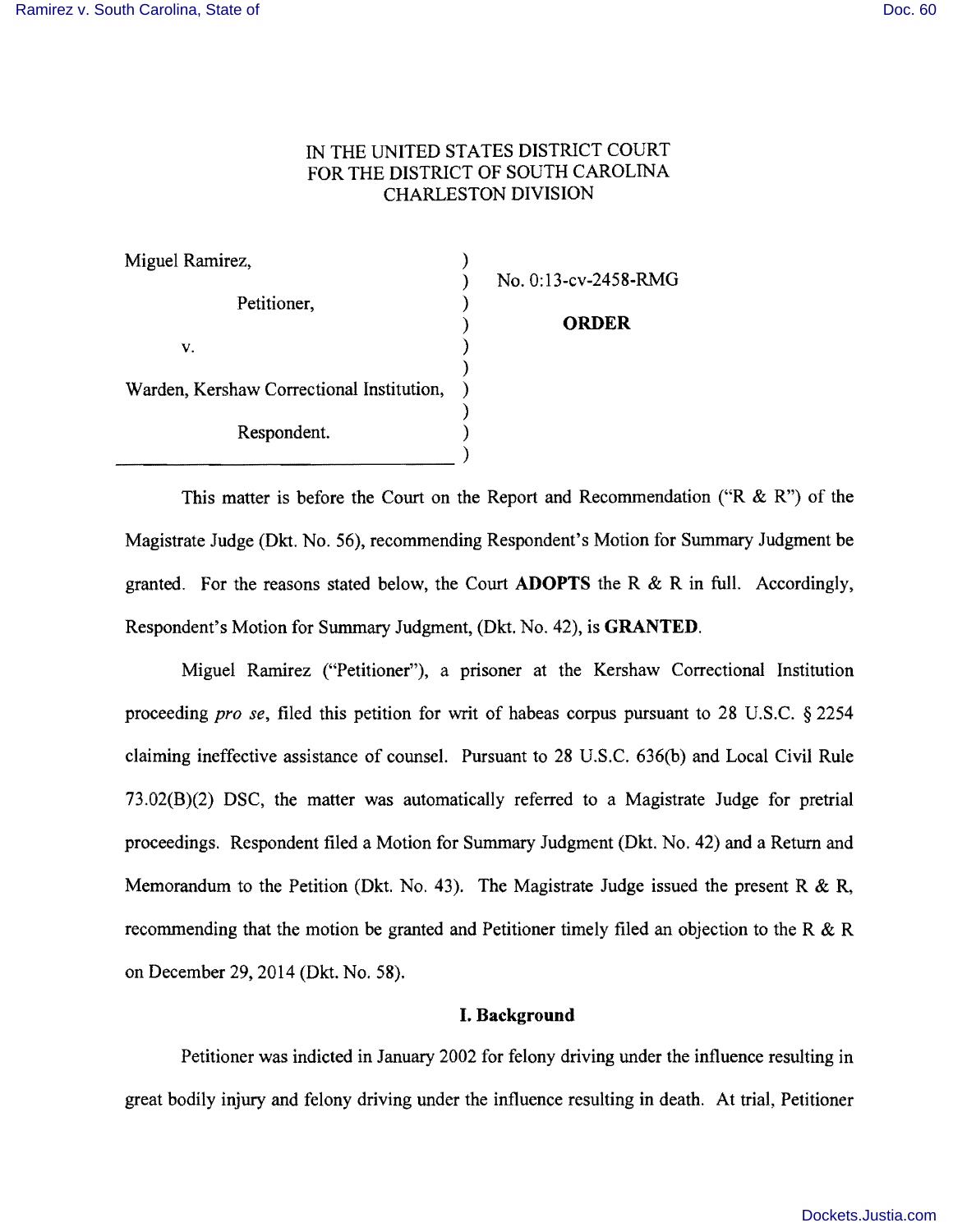was represented by O. Lee Sturkey, and on May 3, 2002, entered an *Alford*<sup>1</sup> plea to the charges.<sup>2</sup> On August 5, 2002, Petitioner was sentenced to twenty-five years imprisonment for felony driving under the influence resulting in death and a consecutive sentence of fifteen years imprisonment for driving under the influence resulting in great bodily injury. (R&R at 1-2). Petitioner timely appealed and was represented by Daniel T. Stacey, Appellate Defender, who filed an *Anders3* brief on Ramirez's behalf that presented the following question:

Whether the court erred in sentencing appellant to the maximum available sentence where he had pleaded guilty and expressed remorse, since sentences of this type will discourage guilty pleas and up the burden on an already swamped system?

*(Id* at 2). Ramirez filed a *pro se* response to the *Anders* brief raising grounds of ineffective assistance of counsel and that his guilty plea was involuntary and unknowing. *(Id).* On May 5, 2004, the South Carolina Court of Appeals filed an order dismissing Ramirez's appeal. (Dkt. No. 43-5). The remittitur was issued on June 8, 2004. (Dkt. No. 43-6).

On June 3, 2004, Petitioner filed a *pro se* application for post-conviction relief ("PCR") raising five issues: (1) ineffective assistance of counsel, (2) due process violation of law, (3) involuntary and unknowing guilty plea, (4) subject matter jurisdiction, and (5) "conflict of interest with the interpreter from the she<sup>[]</sup>riff's office when the sheriff's office was going against the defendant." (R&R at 3). An evidentiary hearing was held on March 17, 2008 at which the Petitioner, represented by Tommy A. Thomas, appeared and testified. By order filed August 11, 2009, the PCR petition was denied and dismissed with prejudice. *Id* 

<sup>&</sup>lt;sup>1</sup> North Carolina v. Alford, 400 U.S. 25 (1970). "An Alford plea is an arrangement in which a defendant maintains his innocence but pleads guilty for reasons of self-interest." *United States v. Taylor*, 659 F.3d 339, 347 (4<sup>th</sup> Cir. 2011 ) (citing *Alford,* 400 U.S. at 37).

<sup>&</sup>lt;sup>2</sup> In exchange for Ramirez's plea, the state dismissed five other charges: failure to stop for a blue light or siren, failure to remain at the scene for a property damage accident, operating a motor vehicle without insurance, operating a motor vehicle without a valid driver's license, and use of a vehicle without the owner's consent - and agreed to defer sentencing until a later date. (Dkt. No. 43-1 at 6.)

<sup>3</sup>*Anders v. California,* 386 U.S. 738 (1967).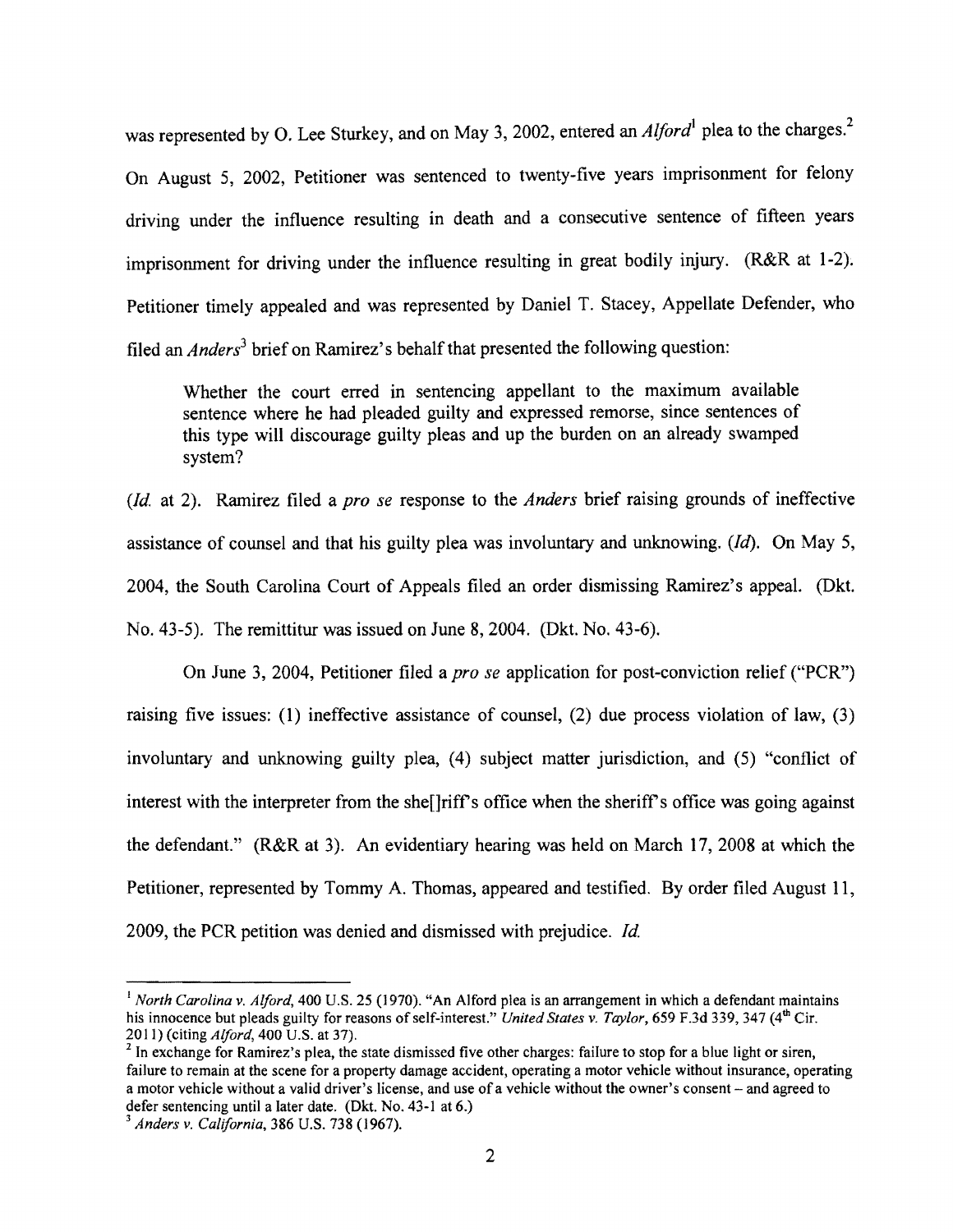On appeal, Petitioner was represented by Appellate Defender Elizabeth A. Franklin-Best. Appellate counsel filed a petition for writ of certiorari with the Supreme Court of South Carolina that presented the following issues:

- I. Did plea counsel render ineffective assistance of counsel for failing to communicate and prepare the case with his client when he failed to obtain a proper Mam speaking interpreter, for use during discussions with his client, and when he allowed him to plead guilty, as provided for by S.C. Code Ann.  $§ 17-1-50 (1976)?$
- II. Was petitioner's guilty plea involuntarily [sic] because petitioner could not understand the proceedings against him?

(Dkt. No. 43-7). On June 11, 2013, the South Carolina Court of Appeals issued an order denying Ramirez's petition for a writ of certiorari (Dkt. No. 43-9) and the remittitur was issued July 1,  $2013.$  (Dkt. No. 43-10). This action followed.

## **II. Legal Standard**

The Magistrate Judge makes only a recommendation to this Court. The recommendation has no presumptive weight, and the responsibility to make a final determination remains with the Court. *Mathews v Weber*, 423 U.S. 261, 270-271 (1976). The Court may "accept, reject, or modify, in whole or in part, the findings or recommendations made by the magistrate." 28 U.S.C. § 636(b)(l). This Court is charged with making a *de novo* determination of those portions of the R & R to which objection is made. *Diamond* v. *Colonial Life* & *Ace. Ins. Co.,*  416 F.3d 310,315 (4th Cir. 2005) (quoting 28 U.S.C. § 636(b)(I»; *accord* Fed. R. Civ. P. 72(b). Where the Petitioner fails to file specific objections to the Report and Recommendation, this Court "must 'only satisfy itself that there is no clear error on the face of the record in order to accept the recommendation.'" *Id.* (quoting Fed.R.Civ.P. 72 advisory committee note).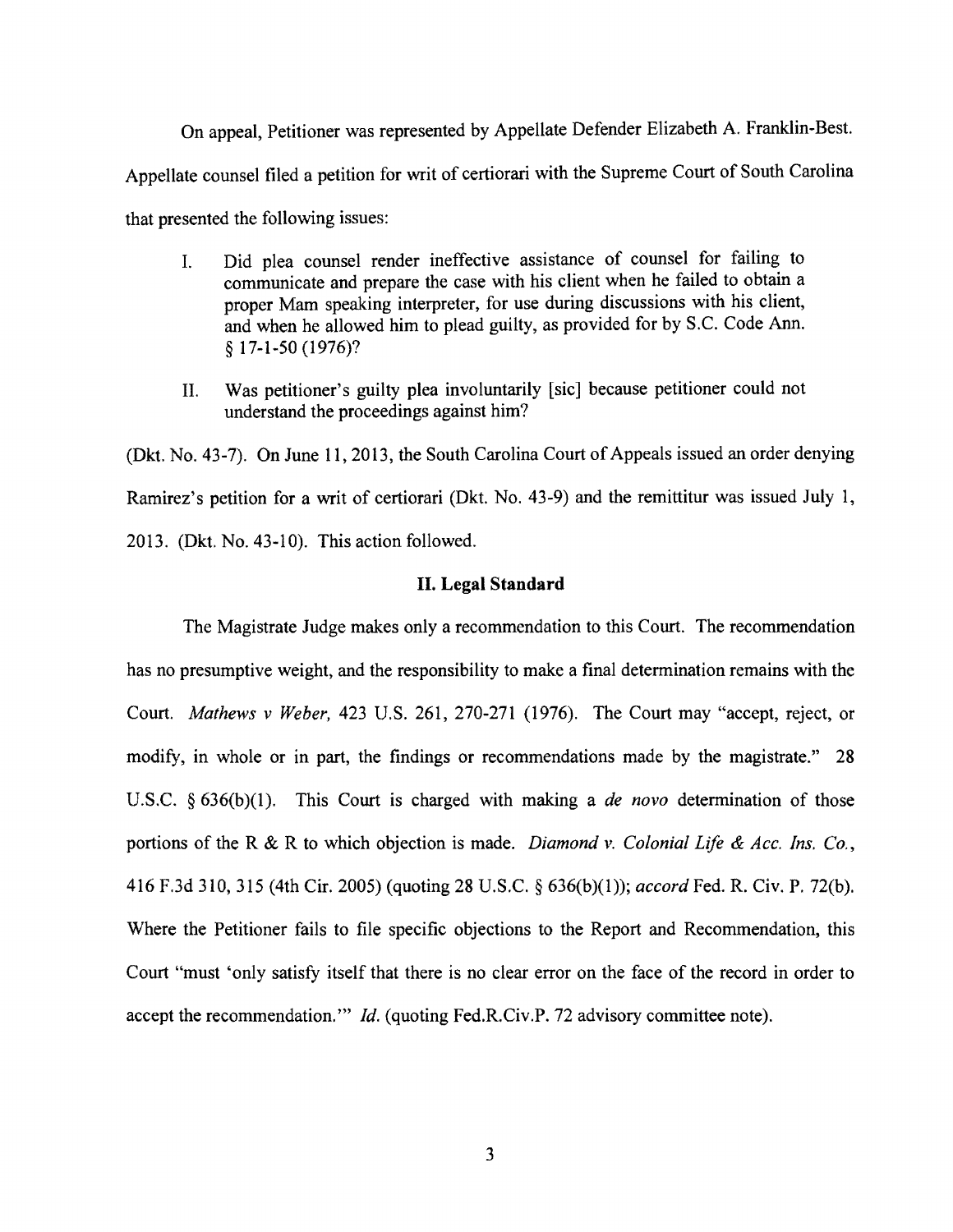#### **III. Law/Analysis**

In his objection, Petitioner does not dispute the Magistrate Judge's analysis or conclusions but instead simply lists three issues: 1) ineffective assistance of counsel, 2) violation of due process under the Fourteenth Amendment, and 3) subject matter jurisdiction. (Dkt. No. 58). As a result, Petitioner failed to provide any information articulating his objections to the Magistrate Judge's findings. To the extent Petitioner fails to point to a specific error in the R & R and simply makes conclusory objections, the Court need not conduct a *de novo* review. *Smith*  v. *Washington Mut. Bank FA,* 308 Fed.Appx. 707, 708 (4th Cir. 2009) (quoting *Or piano* v. *Johnson,* 687 F.2d 44, 47 (4th Cir. 1982)).

Furthermore, "[t]o the extent that plaintiff intends that this Court *sua sponte* consider prior argument not reiterated in specific objection to the [M]agistrate [J]udge's Report and Recommendation, the Court declines to do so." Ramsey v. Comm'r of Soc. Sec., No. 1:08-cv-240, 2009 WL 3242570 at \*1 (W.D.Mich. Sept.30, 2009). "[S]uch duplicative consideration by the district court would defeat the purpose and efficiency of consideration by the [M]agistrate [J]udge in the first instance." *Id.* As such, this Court will consider "only the objections specifically raised or discernable in [Petitioner's] Objections." *Id.; accord Tauber* v. *Barnhart,*  438 F. Supp, 2d 1366, 1373 (N.D.Ga.2006) (declining to consider all arguments *de novo* simply because a party "incorporated" prior briefing). The PCR court appropriately and thoroughly addressed Petitioner's claims of ineffective assistance of counsel, due process violation of law 14th Amendment, and subject matter jurisdiction. (Dkt. No. 43-1 at 73-85).

Petitioner's objection also raises a new argument alleging double jeopardy. Prior to filing a federal habeas corpus petition, a petitioner must exhaust the remedies available to him in state court. 28 U.S.C. § 2254(b)(l). This requires a habeas petitioner to "fairly present his claims to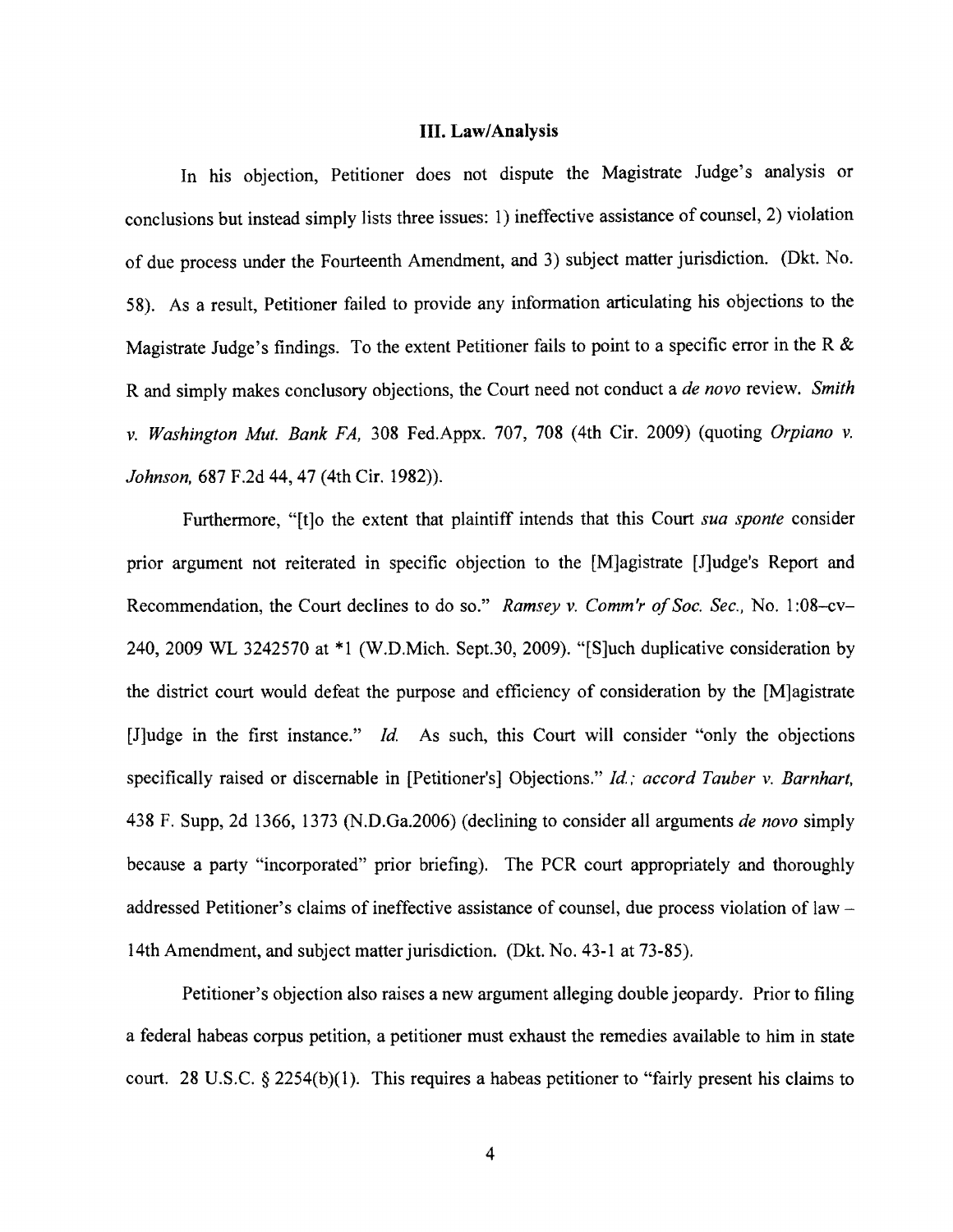the state's highest court." *Matthews* v. *Evatt,* 105 F.3d 907, 911 (4th Cir. 1997), *overruled on other grounds by United States v. Barnette, 644 F.3d 192 (4th Cir. 2011). After a review of the* record, this Court finds this claim to be barred from federal review because it was not raised and ruled upon at PCR pursuant to *Coleman* v. *Thompson,* 501 U.S. 722 (1991) (stating if an issue is not properly raised to the state's highest court and would be procedurally impossible to raise now, then it is procedurally barred from federal habeas review). As to the procedural default, the Petitioner has not shown sufficient cause to excuse the default.

Even if the Court found Petitioner's claim was not procedurally barred, it would fail on the merits.<sup>4</sup> The Double Jeopardy Clause protects against a second prosecution for the same offense after acquittal or conviction, and protects against multiple punishments for the same offense. *Brown* v. Ohio, 432 U.S. 161 (1977); *accord United States* v. *Halper,* 490 U.S. 435, 440 (1989). In support of his position, Petitioner relies on the opinion in *B10ckburger* v. *United States,* 284 U.S. 299 (1932), in which the Supreme Court held, in part:

The applicable rule is that, where the same act or transaction constitutes a violation of two distinct statutory provisions, the test to be applied to determine whether there are two offenses or only one is whether each provision requires proof of an additional fact which the other does not.

284 U.S. at 304.

Petitioner contends "[i]n this matter being presented the second prosecution of Driving Under the Influence causing great bodily injury the state relies solely upon the identical proof as in the first [prosecution for felony driving under the influence resulting in death] which substantially raises a double jeopardy claim." (Dkt. No. 58). The *Blockburger* test cited by

<sup>&</sup>lt;sup>4</sup> While courts "cannot issue the writ for unexhausted or procedurally defaulted claims," they can reach the merits of a habeas petition to deny it. *Flippo v. McBride*, 393 Fed.App'x 93, 97 (4<sup>th</sup> Cir.2010) (citing 28 U.S.C. 2254(b)(2)); see also Yeatts v. Angelone, 166 F.3d 255, 261 (4<sup>th</sup> Cir. 1999) ("A federal habeas court . . . possesses the jurisdiction to consider a petitioner's constitutional claims that have been procedurally defaulted ... But ... concerns of comity and federalism counsel in favor of a federal habeas court declining to reach the merits of the federal claim.").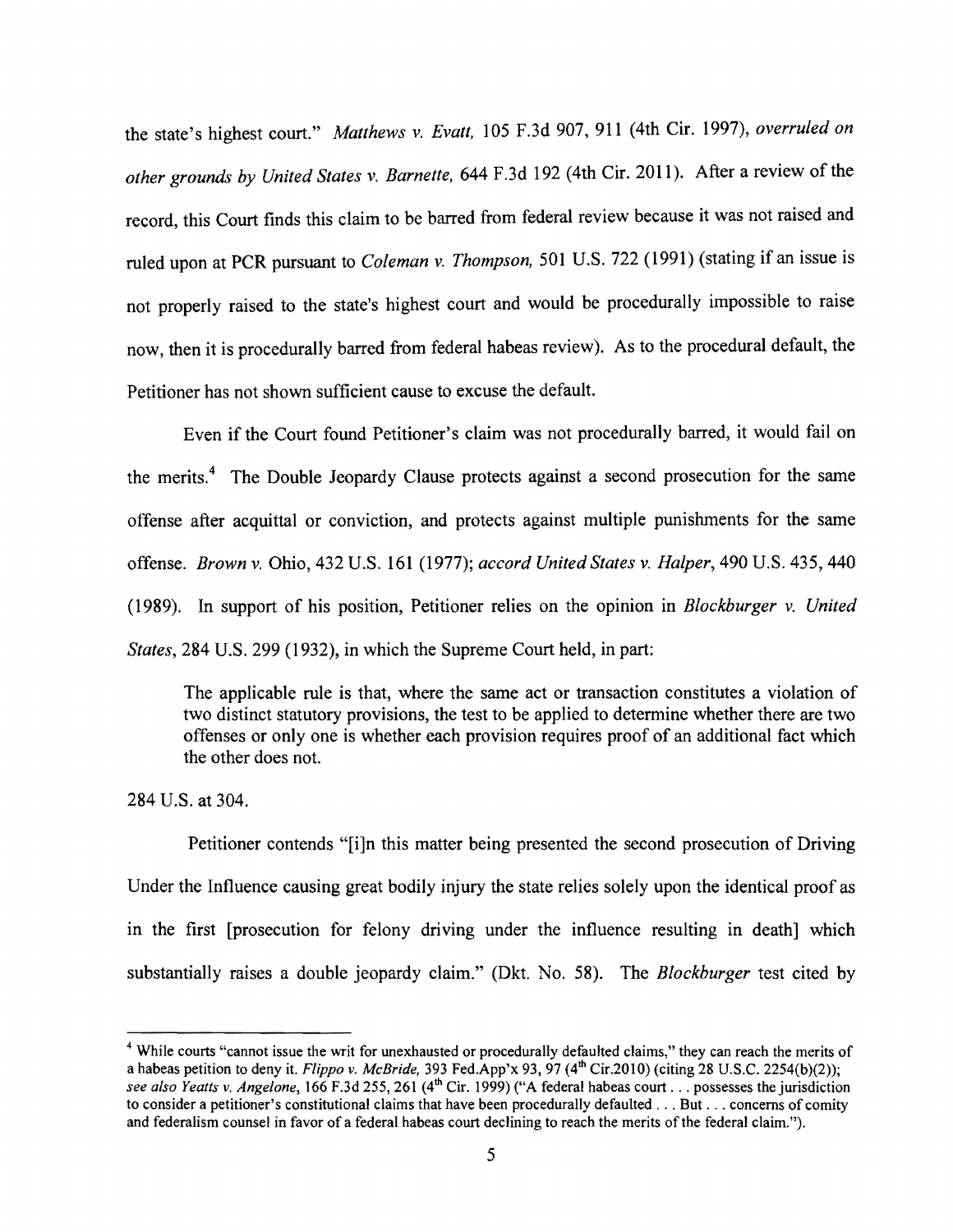Petitioner applies where the same act or transaction constitutes a violation of two distinct statutory provisions. *Blockburger* v. *United States,* 284 U.S. at 304.

In analyzing Petitioner's double jeopardy claim, it is important to recognize the Petitioner was indicted on and pled guilty to two separate offenses: (1) felony driving under the influence resulting in death (Owain Buzhardt), and (2) felony driving under the influence resulting in bodily injury (Mary Jo Bozhardt). (Dkt. No. 43-1 at 3-4). In South Carolina, "the three elements of felony DUI are (1) driving a vehicle while under the influence of alcohol or drugs; (2) committing an act forbidden by law or neglecting a legal duty; and (3) the death or great bodily harm of another person." *State* v. *Grampus,* 288 S.C. 395, 397, 343 S.E.2d 26, 27 (1986). *See also* S.C. Code Ann. § 56–5–2945 (1991).

Under this statute, the two offenses differ in the elements required and felony status each is afforded. Felony driving under the influence causing great bodily injury requires proof: (1) the actor drove a vehicle while under the influence of drugs or alcohol, (2) he/she did an act forbidden by law or neglected a duty imposed by Jaw, and (3) the act proximately caused great bodily injury to another. *State* v. *Easler,* 327 S.C. 121, l33 (1997) (quoting *State* v. *Cribb,* 310 S.C. 518 (1992)). In South Carolina, this offense is classified as a Class D Felony.<sup>5</sup> Conversely, felony driving under the influence resulting in death is classified as a Class B  $Felony<sup>6</sup>$  and requires proof the act resulted in the death of another. S.C. Code Ann.  $\S$  56-5-2945. As such, each crime has a unique element of proof required to secure a conviction and there is no violation under *Blockburger* analysis. *Blockburger* v. *United States,* 284 U.S. at 304; *accord* 

<sup>&</sup>lt;sup>5</sup> S.C. Code Ann. § 16-1-90 lists 565-5-2945(A)(1), Causing great bodily injury by operating vehicle while under influence of drugs or alcohol as a Class D Felony.

<sup>&</sup>lt;sup>6</sup> S.C. Code Ann. § 16-1-90 lists 565-5-2945(A)(2), Causing great bodily injury or death while under influence of drugs or alcohol, death resulting as a Class B Felony.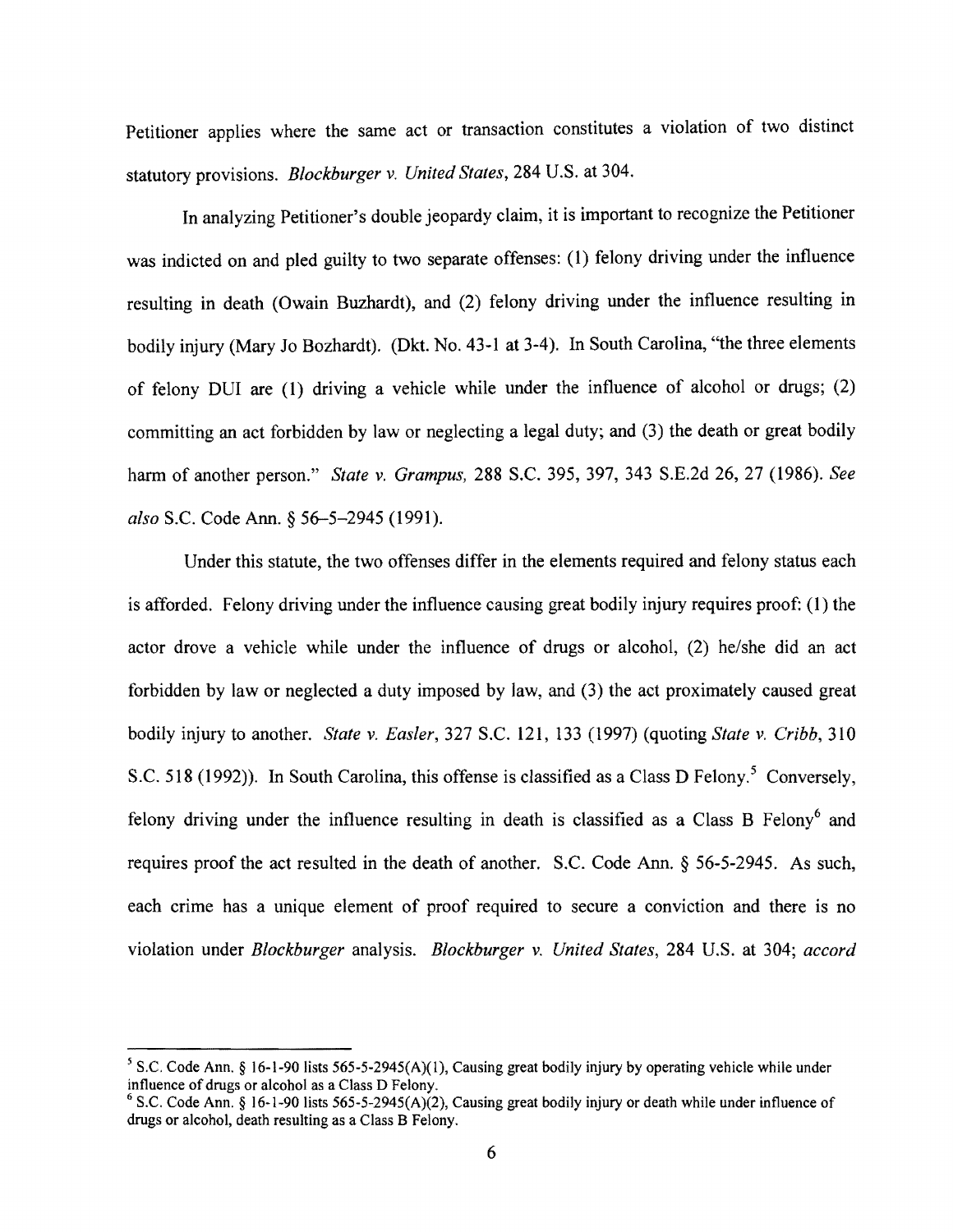*United States* v. *Good Bird,* 197 F.3d 1203, 120405 (8th Cir. 1999) (holding punishments for both assault and murder did not violate double jeopardy).

The Court is charged with liberally construing the complaints filed by *pro se* litigants in order to allow them to fully develop potentially meritorious cases. *See Cruz* v. *Beto,* 405 U.S. 319 (1972), and *Haines* v. *Kerner,* 404 U.S. 519 (1972). However, the court's function is not to decide issues of fact, but to decide whether there is an issue of fact to be tried. The requirement of liberal construction does not mean that the court can ignore a clear failure in the pleadings to allege facts which set forth a federal claim, *Weller v. Department of Social Services*, 901 F.2d 387 (4th Cir. 1990), nor can the court assume the existence of a genuine issue of material fact where none exists. If none can be shown, the motion should be granted. Fed. R. Civ.  $P. 56(c)$ . Here, the Court finds that Petitioner has not raised a genuine issue of material fact that could create a dispute as to whether a writ of habeas corpus is merited in this case. Therefore, Respondent's motion is hereby granted.

## **IV. Conclusion**

A review of the record indicates that the Magistrate Judge's report accurately states the case and the applicable law. For the reasons articulated by the Magistrate Judge and those discussed herein, Defendant's Motion for Summary Judgment (Dkt. No. 42) is **GRANTED and**  the habeas petition is **DISMISSED.** 

# **Certificate of Appealability**

The governing law provides that:

 $(c)(2)$  A certificate of appealability may issue . . . only if the applicant has made a substantial showing of the denial of a constitutional right.